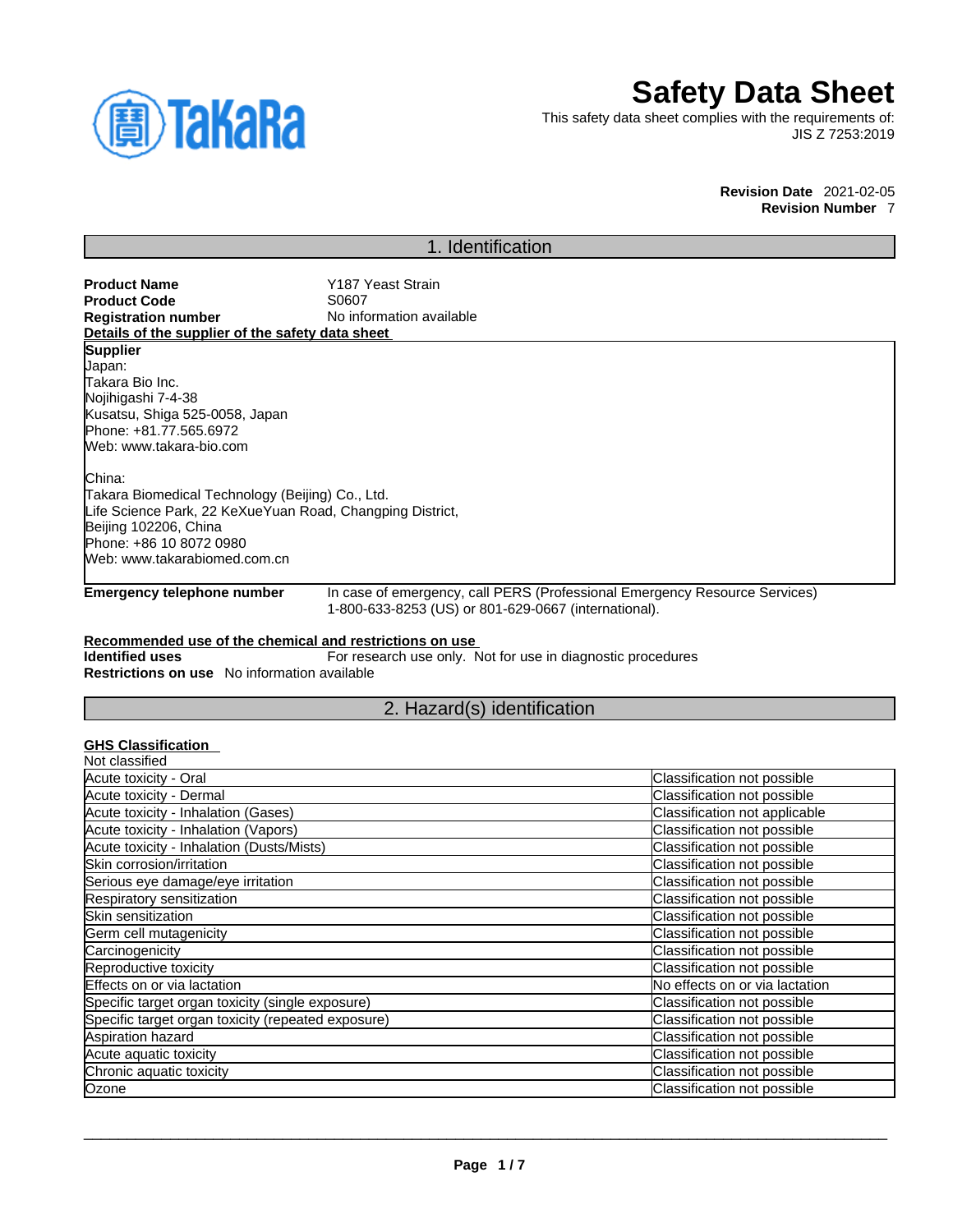### **GHS label elements**

**Hazard Statements**  Not classified

**Prevention** • Not applicable

**Response** • Not applicable **Storage** • Not applicable **Disposal** • Not applicable

**Other hazards**  May be harmful if inhaled.

3. Composition/information on ingredients

### **Pure substance/mixture** Mixture

**Pollutant Release and Transfer Registry (PRTR)** Not applicable

#### **Industrial Safety and Health Law**  ISHL Notifiable Substances

Not applicable

Harmful Substances Whose Names Are to be Indicated on the Label Not applicable

### **Poisonous and Deleterious Substances Control Law**

Not applicable

### 4. First-aid measures

| In case of inhalation                                 | Remove to fresh air.                                                                                                    |
|-------------------------------------------------------|-------------------------------------------------------------------------------------------------------------------------|
| In case of skin contact                               | Wash skin with soap and water.                                                                                          |
| In case of eye contact                                | Rinse thoroughly with plenty of water for at least 15 minutes, lifting lower and upper eyelids.<br>Consult a physician. |
| In case of ingestion                                  | Clean mouth with water and drink afterwards plenty of water.                                                            |
| Most important symptoms/effects,<br>acute and delayed | No information available.                                                                                               |
| Note to physicians                                    | Treat symptomatically.                                                                                                  |

5. Fire-fighting measures

**Suitable Extinguishing Media** Use extinguishing measures that are appropriate to local circumstances and the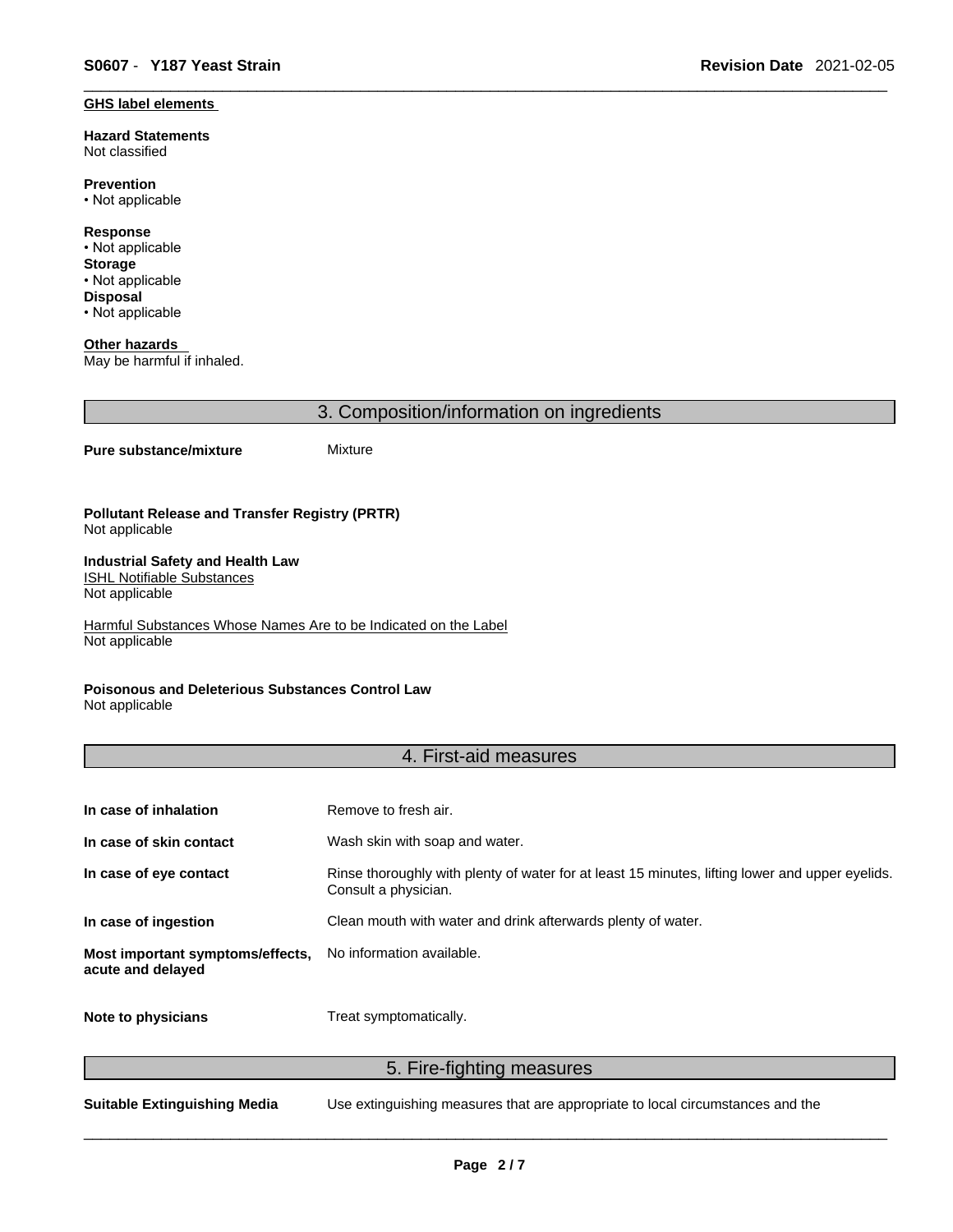|                                                                   | surrounding environment.                                                                                                              |
|-------------------------------------------------------------------|---------------------------------------------------------------------------------------------------------------------------------------|
| Unsuitable extinguishing media                                    | Do not scatter spilled material with high pressure water streams.                                                                     |
| Specific hazards arising from the<br>chemical                     | No information available.                                                                                                             |
| <b>Special Extinguishing Media</b><br>Large Fire                  | Cool drums with water spray.<br>CAUTION: Use of water spray when fighting fire may be inefficient.                                    |
| Special protective equipment and<br>precautions for fire-fighters | Firefighters should wear self-contained breathing apparatus and full firefighting turnout<br>gear. Use personal protection equipment. |

# 6. Accidental release measures

| Personal precautions, protective<br>equipment and emergency<br>procedures | Ensure adequate ventilation.                                                         |
|---------------------------------------------------------------------------|--------------------------------------------------------------------------------------|
| For emergency responders                                                  | Use personal protection recommended in Section 8.                                    |
| <b>Environmental precautions</b>                                          | See Section 12 for additional Ecological Information.                                |
| <b>Methods for containment</b>                                            | Prevent further leakage or spillage if safe to do so.                                |
| Methods for cleaning up                                                   | Pick up and transfer to properly labeled containers.                                 |
| <b>Prevention of secondary hazards</b>                                    | Clean contaminated objects and areas thoroughly observing environmental regulations. |

# 7. Handling and storage

| <b>Handling</b>           |                                                                          |
|---------------------------|--------------------------------------------------------------------------|
| Advice on safe handling   | Handle in accordance with good industrial hygiene and safety practice.   |
| <b>Storage</b>            |                                                                          |
| <b>Storage Conditions</b> | Keep containers tightly closed in a dry, cool and well-ventilated place. |

# 8. Exposure controls/personal protection

| <b>Engineering controls</b>                                                    | <b>Showers</b><br>Eyewash stations                                                                                                                                                     |
|--------------------------------------------------------------------------------|----------------------------------------------------------------------------------------------------------------------------------------------------------------------------------------|
| <b>Exposure guidelines</b>                                                     | Ventilation systems.<br>This product, as supplied, does not contain any hazardous materials with occupational<br>exposure limits established by the region specific regulatory bodies. |
| <b>Biological occupational exposure</b><br><b>limits</b>                       | This product, as supplied, does not contain any hazardous materials with biological limits<br>established by the region specific regulatory bodies                                     |
| <b>Environmental exposure controls</b><br><b>Personal Protective Equipment</b> | No information available.                                                                                                                                                              |
| <b>Respiratory protection</b>                                                  | No protective equipment is needed under normal use conditions. If exposure limits are<br>exceeded or irritation is experienced, ventilation and evacuation may be required.            |
| <b>Eye/face protection</b>                                                     | No special protective equipment required.                                                                                                                                              |
| Skin and body protection                                                       | No special protective equipment required.                                                                                                                                              |
|                                                                                |                                                                                                                                                                                        |

# 9. Physical and chemical properties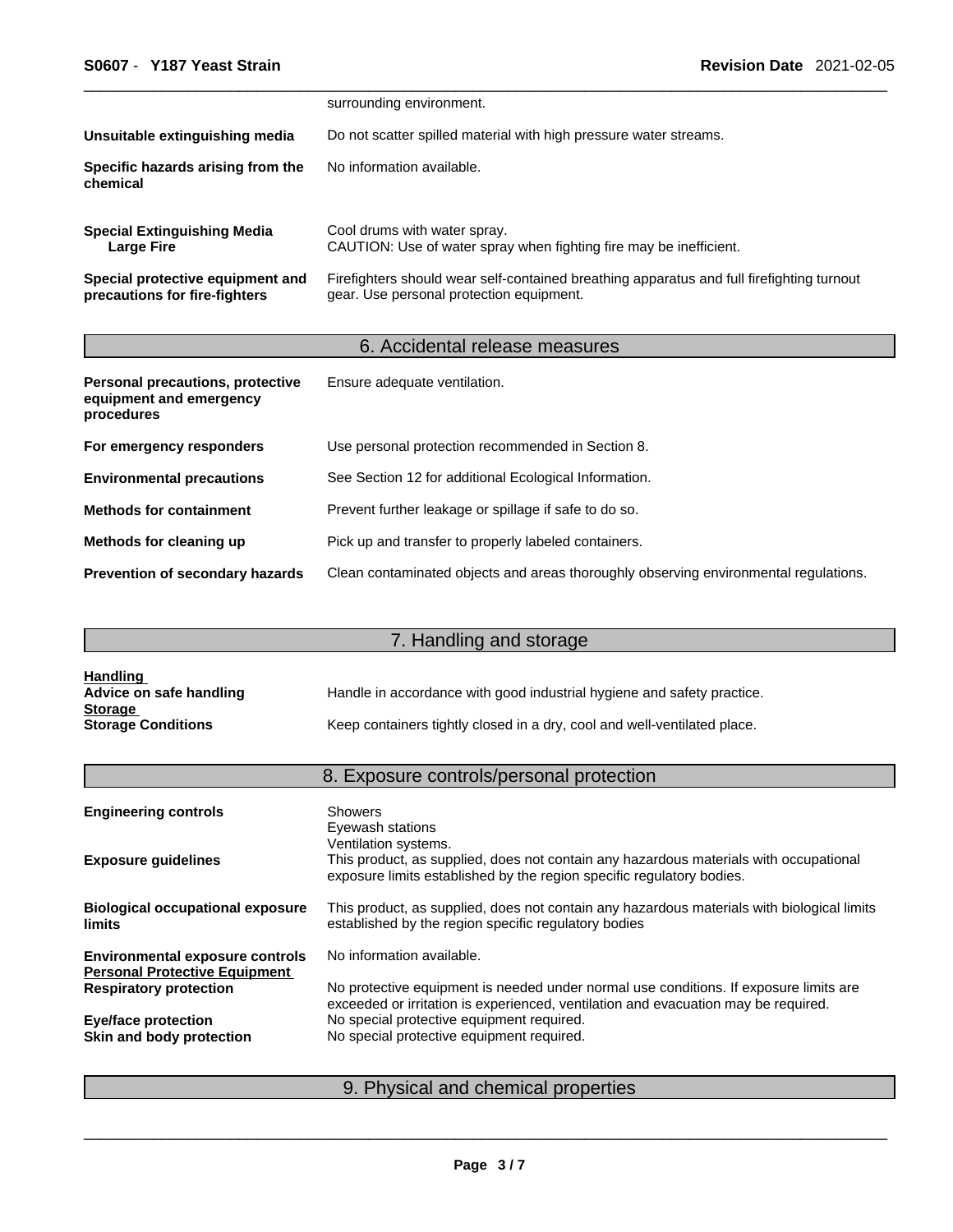### **Information on basic physical and chemical properties**

| Appearance<br><b>Physical state</b><br>Color                                                                  | Slurry<br>Liquid<br>No information available |                          |
|---------------------------------------------------------------------------------------------------------------|----------------------------------------------|--------------------------|
| Odor                                                                                                          | Slight                                       |                          |
| <b>Odor Threshold</b>                                                                                         | No information available                     |                          |
| <b>Property</b>                                                                                               | <b>Values</b>                                | Remarks • Method         |
| Melting point / freezing point                                                                                |                                              | No information available |
| Boiling point/boiling range (°C)                                                                              |                                              | No information available |
| Flammability (solid, gas)                                                                                     |                                              | No information available |
| Upper/lower flammability or explosive limits<br><b>Upper flammability limit:</b><br>Lower flammability limit: |                                              |                          |
| <b>Flash point</b>                                                                                            |                                              | ASTM D 56                |
| <b>Evaporation Rate</b>                                                                                       |                                              | No information available |
| <b>Autoignition temperature</b>                                                                               | 392.8 °C / 739 °F                            | No information available |
| <b>Decomposition temperature</b>                                                                              |                                              | No information available |
| pH                                                                                                            |                                              | No information available |
| <b>Viscosity</b>                                                                                              |                                              |                          |
| <b>Kinematic viscosity</b>                                                                                    |                                              | No information available |
| <b>Dynamic Viscosity</b>                                                                                      |                                              | No information available |
| <b>Water solubility</b>                                                                                       |                                              | No information available |
| Solubility in other solvents                                                                                  |                                              | No information available |
| <b>Partition Coefficient</b>                                                                                  |                                              | No information available |
| (n-octanol/water)                                                                                             |                                              |                          |
| Vapor pressure                                                                                                |                                              | No information available |
| <b>Vapor density</b>                                                                                          |                                              | No information available |
| <b>Relative density</b>                                                                                       |                                              | No information available |
| <b>Particle characteristics</b>                                                                               |                                              |                          |
| <b>Particle Size</b>                                                                                          |                                              | Not applicable           |
| <b>Particle Size Distribution</b>                                                                             |                                              | Not applicable           |
| <b>Other information</b>                                                                                      |                                              |                          |
| <b>Explosive properties</b>                                                                                   | No information available                     |                          |
| <b>Oxidizing properties</b>                                                                                   | No information available                     |                          |

# 10. Stability and reactivity

| <b>Reactivity</b>                  | No information available.                                                         |
|------------------------------------|-----------------------------------------------------------------------------------|
| <b>Chemical stability</b>          | Stable under normal conditions.                                                   |
| Possibility of hazardous reactions | None under normal processing.                                                     |
| Incompatible materials             | None known based on information supplied.                                         |
|                                    | <b>Hazardous Decomposition Products</b> None known based on information supplied. |
| <b>Explosion Data</b>              |                                                                                   |
| Sensitivity to static discharge    | None.                                                                             |
|                                    |                                                                                   |

**Sensitivity to mechanical impact** None.

### 11. Toxicological information

### **Acute toxicity**

**Numerical measures of toxicity - Product Information**

#### **The following values are calculated based on chapter 3.1 of the GHS document**

| ATEmix (oral)                        | 49,245.60 mg/kg |
|--------------------------------------|-----------------|
| ATEmix (dermal)                      | 40,040.00 mg/kg |
| <b>ATEmix (inhalation-dust/mist)</b> | 11.0108 ma/l    |

1.565 % of the mixture consists of ingredient(s) of unknown acute oral toxicity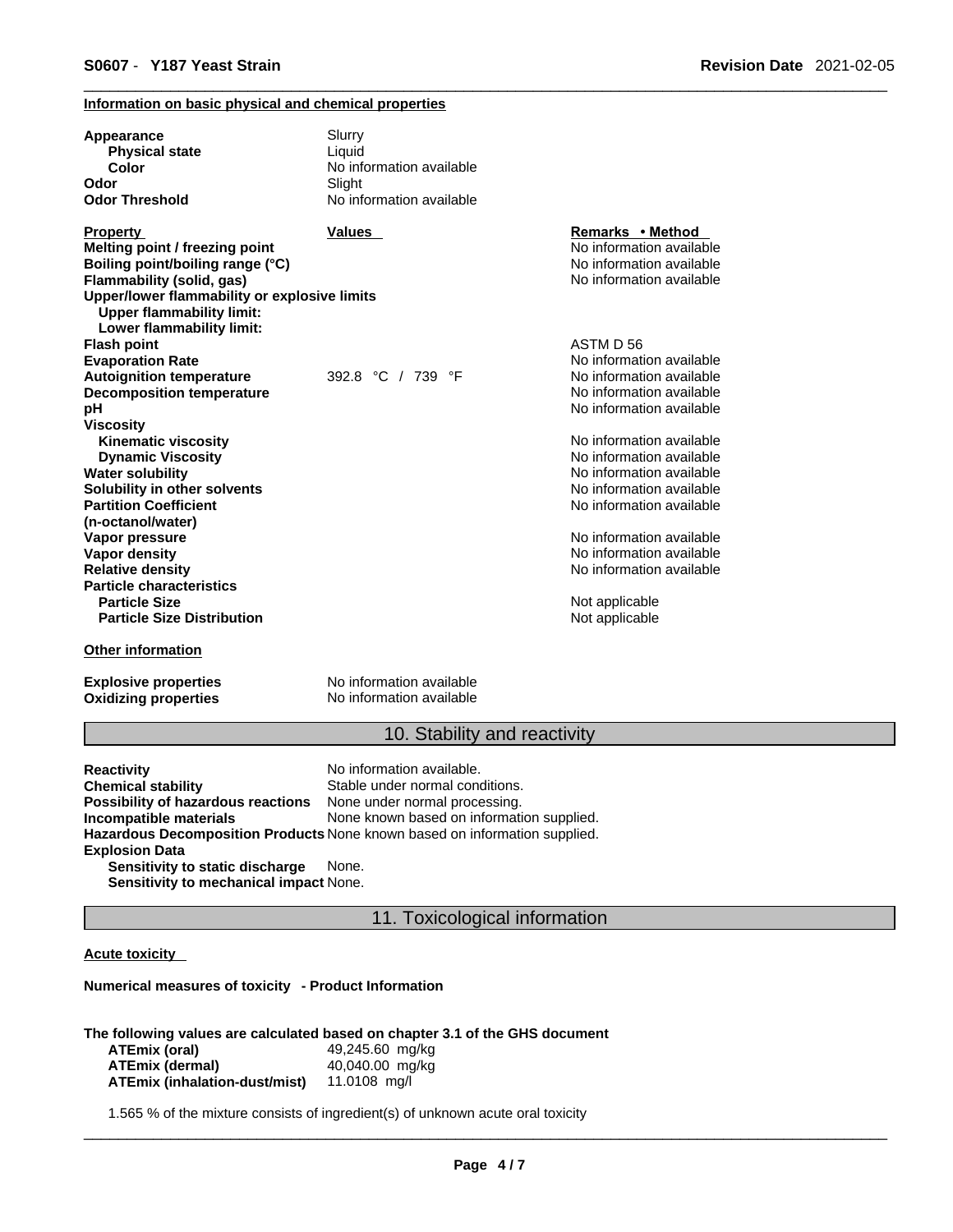2.765 % of the mixture consists of ingredient(s) of unknown acute dermal toxicity 27.765 % of the mixture consists of ingredient(s) of unknown acute inhalation toxicity (gas) 27.765 % of the mixture consists of ingredient(s) of unknown acute inhalation toxicity (vapor) 2.765 % of the mixture consists of ingredient(s) of unknown acute inhalation toxicity (dust/mist)

| <b>Symptoms</b>                                              | No information available.                                                                                                                 |
|--------------------------------------------------------------|-------------------------------------------------------------------------------------------------------------------------------------------|
| <b>Product Information</b>                                   |                                                                                                                                           |
| Ingestion                                                    | Specific test data for the substance or mixture is not available.                                                                         |
| <b>Inhalation</b>                                            | Specific test data for the substance or mixture is not available.                                                                         |
| <b>Skin contact</b>                                          | Specific test data for the substance or mixture is not available.                                                                         |
| Eye contact                                                  | Specific test data for the substance or mixture is not available.                                                                         |
| <b>Skin corrosion/irritation</b>                             | Based on available data, the classification criteria are not met. Classification not possible.                                            |
| Serious eye damage/eye irritation                            | Based on available data, the classification criteria are not met. Classification not possible.                                            |
| Respiratory or skin sensitization                            | Classification not possible.                                                                                                              |
| <b>Germ cell mutagenicity</b>                                | Based on available data, the classification criteria are not met. Classification not possible.                                            |
| Carcinogenicity                                              | Based on available data, the classification criteria are not met. Classification not possible.                                            |
| <b>Reproductive toxicity</b>                                 | Based on available data, the classification criteria are not met. Classification not possible.                                            |
| <b>Target organ effects</b><br><b>STOT - single exposure</b> | Kidney. Respiratory system. Eyes. Skin.<br>Based on available data, the classification criteria are not met. Classification not possible. |
| <b>STOT - repeated exposure</b>                              | Based on available data, the classification criteria are not met. Classification not possible.                                            |
| <b>Aspiration hazard</b>                                     | Based on available data, the classification criteria are not met. Classification not possible.                                            |

| 12. Ecological information        |                                                                                                   |
|-----------------------------------|---------------------------------------------------------------------------------------------------|
| <b>Ecotoxicity</b>                | Classification not possible.                                                                      |
| Percentage for unknown<br>hazards | 0.365 % of the mixture consists of component(s) of unknown hazards to the aquatic<br>environment. |
| Persistence and degradability     | No information available.                                                                         |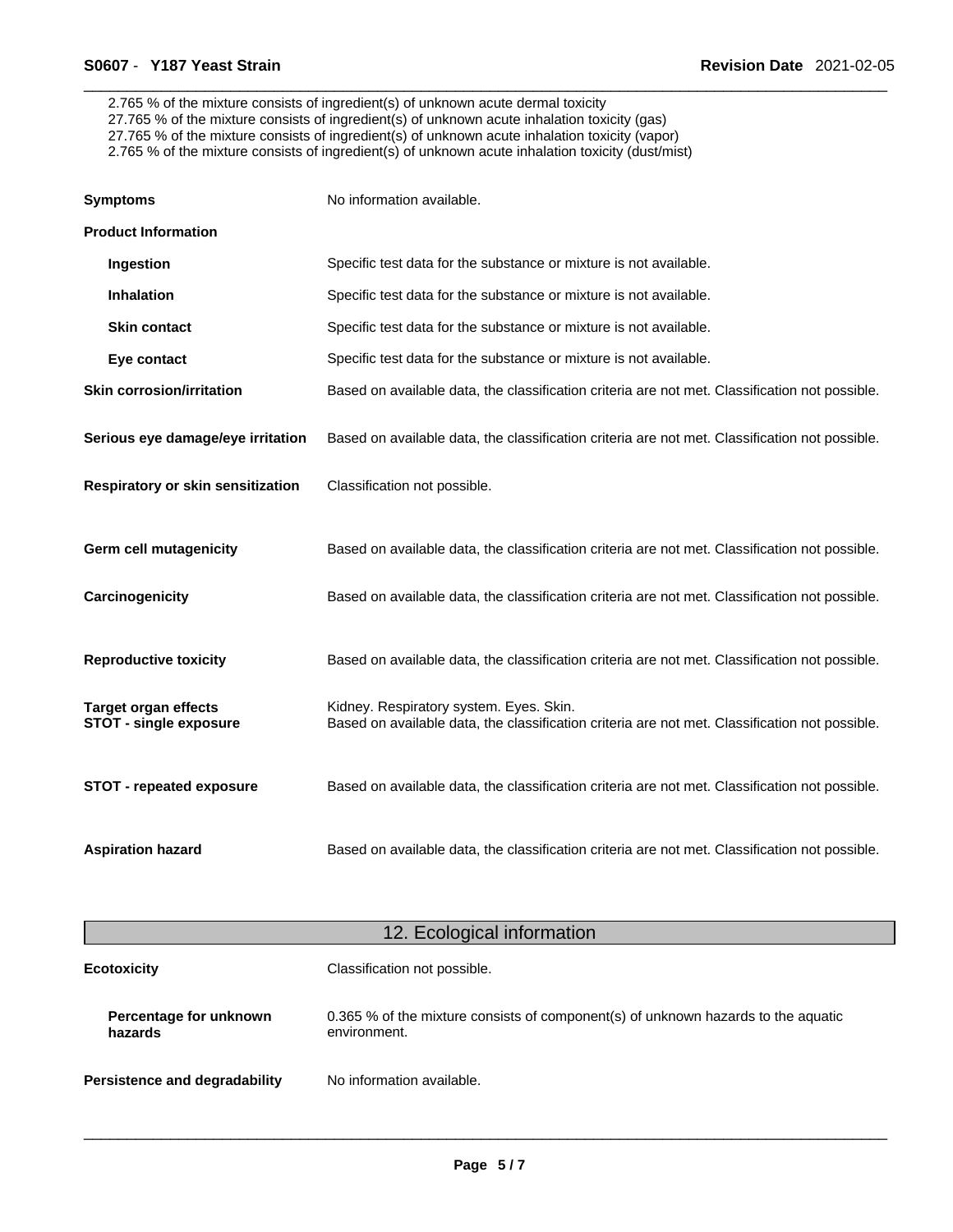| <b>Bioaccumulation</b>                                          | There is no data for this product.<br>Classification not possible. Based on available data, the classification criteria are not met.<br>No information available. |  |  |
|-----------------------------------------------------------------|-------------------------------------------------------------------------------------------------------------------------------------------------------------------|--|--|
| Hazardous to the ozone layer<br>Other adverse effects           |                                                                                                                                                                   |  |  |
|                                                                 | 13. Disposal considerations                                                                                                                                       |  |  |
| Waste from residues/unused<br>products                          | Dispose of in accordance with local regulations. Dispose of waste in accordance with<br>environmental legislation.                                                |  |  |
| <b>Contaminated packaging</b><br>Do not reuse empty containers. |                                                                                                                                                                   |  |  |
|                                                                 |                                                                                                                                                                   |  |  |

| 14. Transport information |  |
|---------------------------|--|
|                           |  |

| <b>IMDG</b> | Not regulated |
|-------------|---------------|
| <b>ADR</b>  | Not regulated |
| <b>IATA</b> | Not regulated |
| Japan       | Not regulated |

### 15. Regulatory information

#### **National regulations**

**Pollutant Release and Transfer Registry (PRTR)** Not applicable

**Industrial Safety and Health Law** Not applicable **ISHL Notifiable Substances** Not applicable

**Poisonous and Deleterious Substances Control Law** Not applicable

**Fire Service Law:** Not applicable

**Act on the Evaluation of Chemical Substances and Regulation of Their Manufacture, etc. (CSCL)** Not applicable

**Act on Prevention of Marine Pollution and Maritime Disaster** Not applicable **Air Pollution Control Law** Volatile organic compound per Air Pollution Control Law article 2, paragraph 4

#### **International Regulations**

**The Stockholm Convention on Persistent Organic Pollutants** Not applicable

**The Rotterdam Convention** Not applicable

**International Inventories IECSC** .

 **Legend:** 

**TSCA** - United States Toxic Substances Control Act Section 8(b) Inventory **DSL/NDSL** - Canadian Domestic Substances List/Non-Domestic Substances List  **EINECS/ELINCS** - European Inventory of Existing Chemical Substances/European List of Notified Chemical Substances